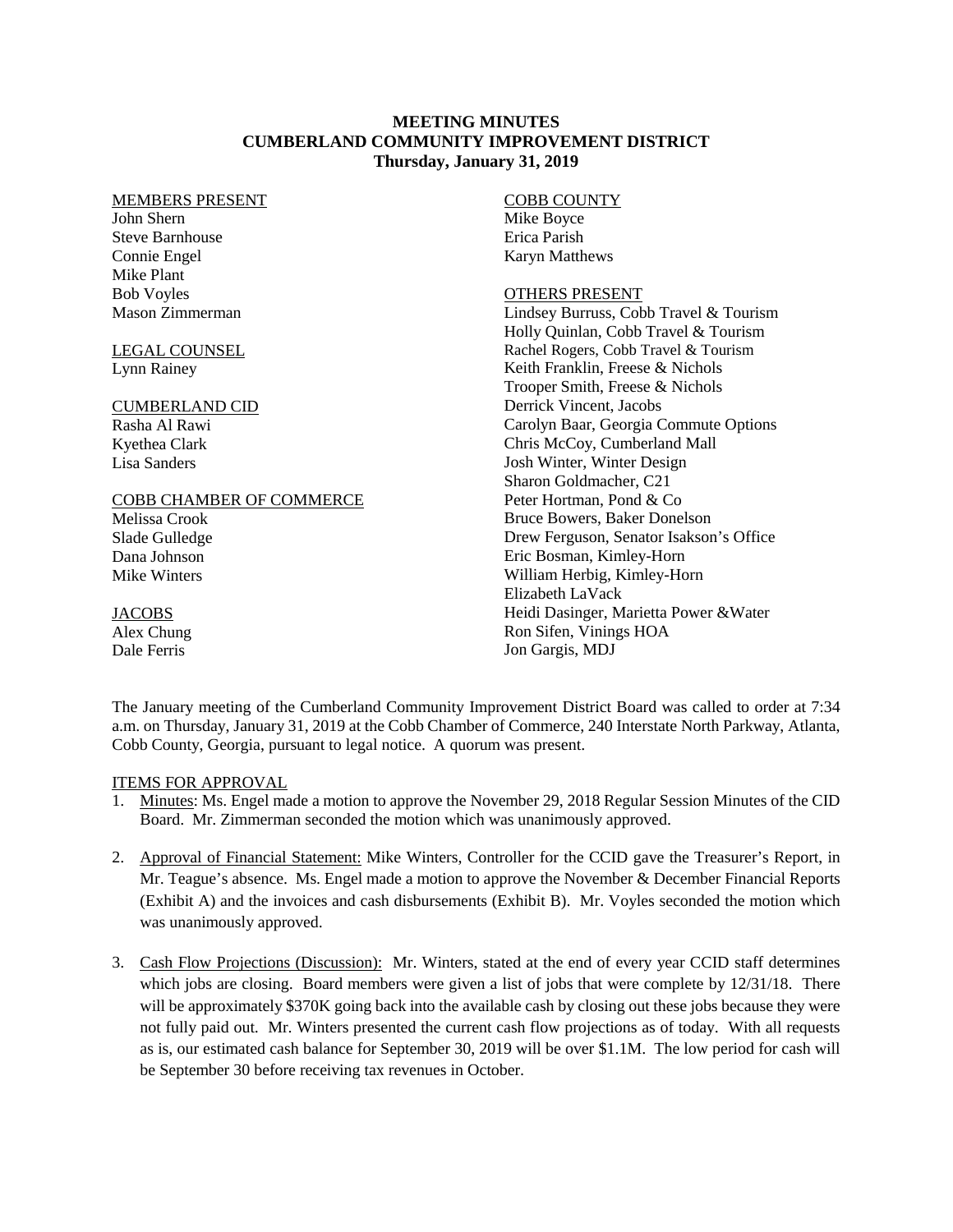*DRAFT* **CCID Minutes January 31, 2019 Page 2 of 5** 

#### CHAIRMAN'S REMARKS & UPDATES

Chairman John Shern welcomed special guests.

Mr. Shern stated the CCID has accepted the resignation of Tad Leithead as the Executive Director of the CCID. He has been with the organization for over 30 years. Mr. Shern thanked Mr. Leithead for his service. The CCID will be searching for a new Executive Director immediately. In the interim, the Board will rely on the CCID staff and the Chamber staff.

Mr. Shern welcomed Lisa Sanders as the CCID's newest staff member.

### DIRECTOR OF OPERATIONS UPDATE

A. Comments/Requests

- 1. Welcome and Introduce C21, Communications & Marketing Firm: Ms. Clark, Director of Operations, welcomed C21 (Communications 21). C21 will be the CCID's newest marketing and communications firm. C21 has 26 plus years of in-depth marketing, PR and interactive experience with CID's. C21 will be helping the CCID with its website, newsletter, social media, other email communications advertisements and publications.
- 2. Akers Mill Ramp Update and Financial Request (\$11,500): Ms. Clark stated the Akers Mill Ramp project is in the design phase. The concept meeting was held last month and will be looking for approval from GDOT in February or March and then the categorical exclusion. As noted last month, the CCID did not receive the \$6M BUILD grant, but there is an INFRA grant available for the CCID to submit an application. The application is due in early March. The cost for The Ferguson Group to prepare the application for the CCID is \$11,500. CCID staff has been in communications with Cobb County as they are the sponsors and would be submitting the project to USDOT on our behalf. If the Board would like to move forward then the resolution would be on the Cobb Commissioners Board agenda in late February. The remaining funding needed for Akers Mill Ramp is \$5.9M. Mr. Voyles made a motion to approve The Ferguson Group to prepare the INFRA grant for the Akers Mill Ramp in the amount of \$11,500. Ms. Engel seconded the motion which was unanimously approved.
- 3. Windy Hill Terrell Mill Connector Lighting Discussion: Ms. Clark discussed the lights on Windy Hill – Terrell Mill Connector. This project is currently in the ROW phase and construction will start later this year. Cobb County has presented three options to the CCID: 1) Non-decorative street option which costs \$133K, however it is no cost to the CCID; 2)  $\&$  3) The next two options are Decorative Standard (street lights and ped lights along the corridor). The difference between these two options is the spacing. The pricing for option 2 is \$564K and option 3 is \$408K which these two amounts would be a cost to the CCID. In previous conversations, the Board has mentioned it would like to focus investments within the core. This project is slightly outside the core of the CCID. The Bob Callan trail will be along the west side of this new roadway. The trail will be lit with the County's standard streetlights. Lighting along Terrell Mill Connector will be under a mile. The Board is content with Option 1 – the non-decorative street option.
- 4. ATL Update: Ms. Clark reported the ATL board has been finalized and the 5 scheduled meetings have been posted. This group will oversee implementation of transit per House Bill 930. Super Bowl Update: Holly Quinlan, President & CEO of Cobb Travel & Tourism gave Board members an overview of events in the CCID area and Atlanta, hotels, transportation and public safety for Super Bowl 53. Dana Johnson, Executive Director for SelectCobb, stated there will be a hospitality suite at McCollum International Airport as people are arriving and/or leaving. This will be a soft sell approach to promote Cobb County and business investment in Cobb County. The Chamber is doing premarketing, just before arrival marketing, and after marketing to the people who utilize jets on a normal basis. Mr. Johnson went on to discuss other marketing efforts and partnerships to create new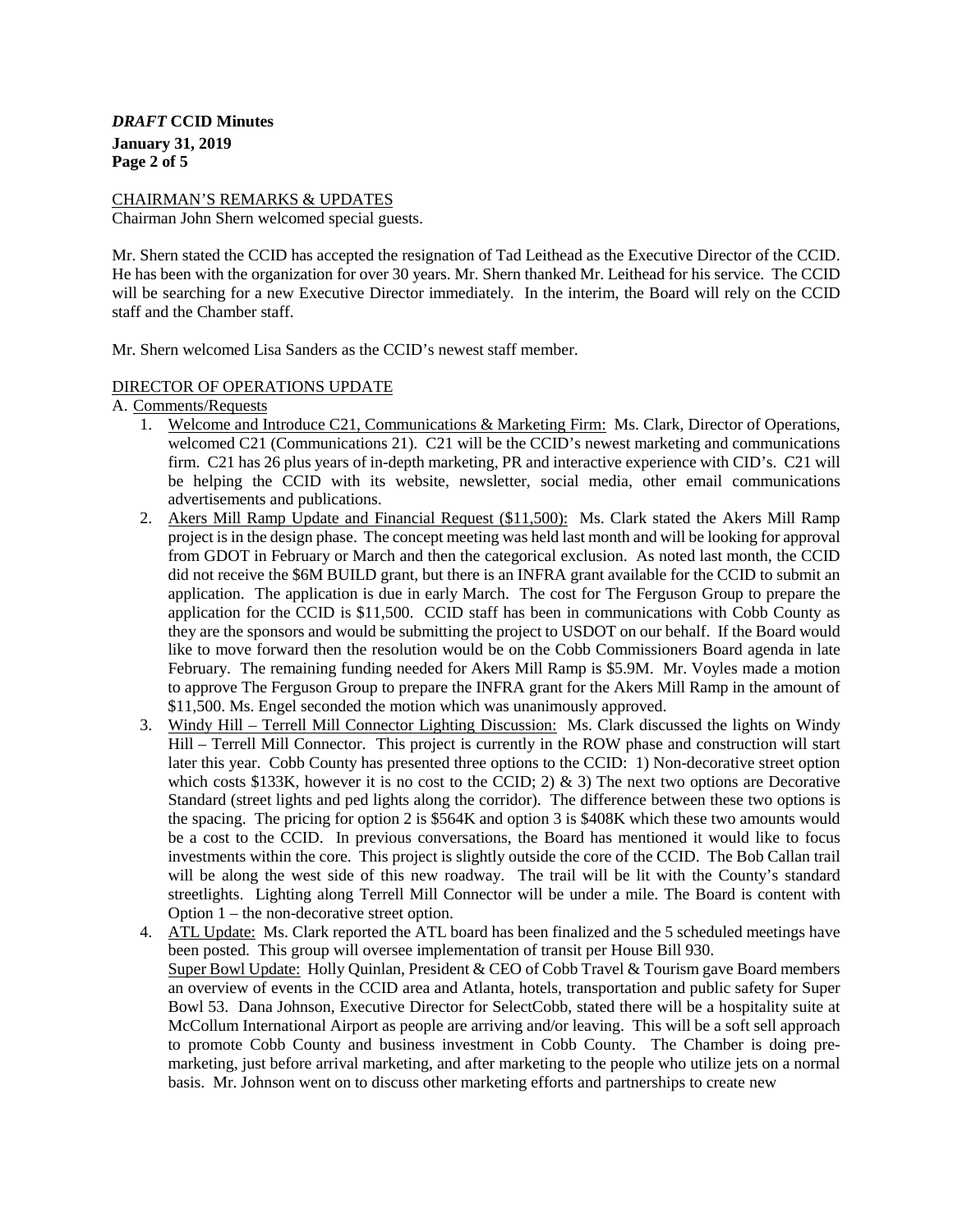economic opportunities within Cobb County. Mrs. Quinlan encouraged Board members to visit ATLSuperBowl53.com for more information.

- 5. SelectCobb FY18 Accomplishments: Sharon Mason introduced Dana Johnson, SelectCobb's newest Executive Director. Mr. Johnson gave a brief update on the SelectCobb accomplishments of 2018.
	- SelectCobb 1.0 (results 2013-2017)
		- 22, 253 new/saved jobs
		- Over \$2.2B in investment
	- 2018 Dashboard
		- o 20 wins throughout Cobb County (12 Expansions and 8 Recruitments)
		- o 6,044 new/saved jobs
			- o Over \$375M in new investment
	- 2019 Projects
		- o 58 active projects
		- o 11,586 new/saved jobs
		- o \$1.36B in new investment

Mr. Johnson stated it takes everyone working together throughout the State of Georgia to make economic development happen in Georgia.

- B. Operations/Requests
	- 1. Capital Improvements Updates: Ms. Clark gave updates on: GDOT I-75 & I-285 Interchange Clean-Up, Cumberland Blvd West Intersection Improvement, Riverwood Parkway Streetscape, Palisades/Paces Mill NRA Unit Rehabilitation and Bob Callan Trail 2A & 2B.
	- 2. Plans & Studies Updates
		- a. Project Prioritization & Pricing Update: Ms. Clark stated Kimley-Horn will be on the agenda next month to discuss prioritization of projects.

Board member Voyles asked what the County and CCID's positions are on the use of electric scooters? Cobb Commission Chairman Boyce said the County is addressing this issue and trying to figure out a way to accommodate this new world of electric scooters. Mr. Voyles would like the CCID and/or Chamber to work with the County to address this issue.

Board member Voyles went on to discuss the GDOT I-75 & I-285 Interchange Clean-Up. GDOT has completed 90% of this clean-up effort and the last 10% needs to get done. After that is complete, a new maintenance standard can be set. Mr. Voyles asked Ms. Clark to set up a meeting with GDOT before March to understand what the maintenance program is moving forward. There is a lot of detail work from GDOT that needs to be finished.

Board member Voyles reported over the last 5 years there have been direct discussions among some of the larger CID's in metro Atlanta (including the CCID) about addressing the CID Legislation that excludes residential use properties from being taxed by a CID. In a market like Cumberland, when there are commercial tracts that go into commercial institutional multi-family projects they get taken off the tax rolls. The CID's lose revenue from those groups. The original legislation was passed in the 1980s. It is having a major impact on the CIDs. Three years ago the CCID participated along with Perimeter CID, Mid-town CID, Downtown CID, and Buckhead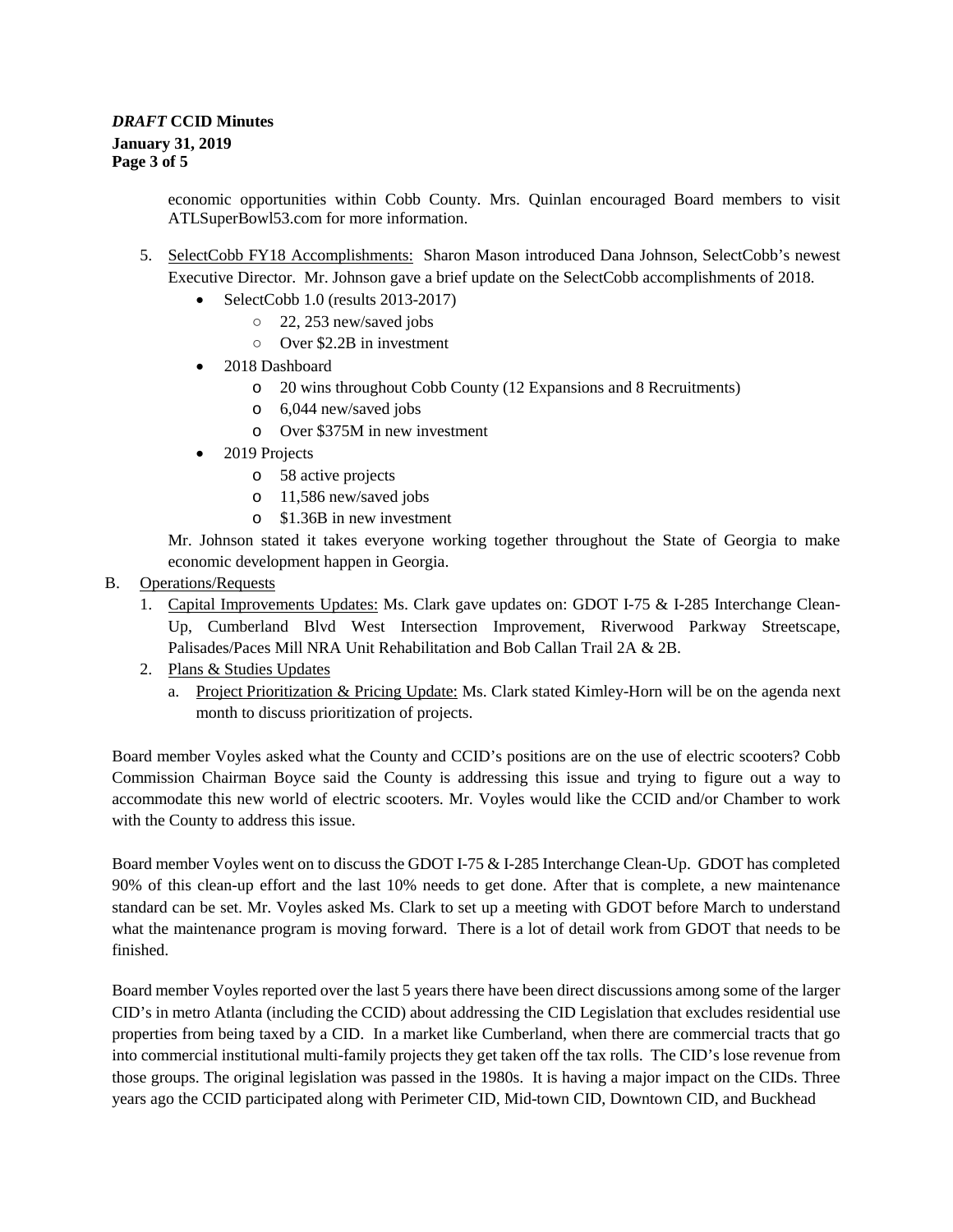# *DRAFT* **CCID Minutes January 31, 2019 Page 4 of 5**

CID towards a Georgia State study. The study looked at the impact on the CID assessments from commercial multi-family and a loose survey of other business improvement districts legislation around the country. The legislation in Georgia is an outlier. Fast forward to two years ago, some initial discussions were had and the Beltline overlay group was looking to create a special tax district with the city or a special CID. They were running into the same problem. This year, Buckhead CID, Mid-town CID, and Downtown CID have funded an effort to introduce an amendment to the CID legislation. That would have to be passed by the House and the Senate then would need to be put on the ballot in the 2020 election as a constitutional amendment. The current version of the CID Legislation allows each CID to choose whether it wants to do this. If the CCID wants to do this, the CCID would have to get 51% of the owners of land in the CCID including multi-family and 75% of the value to approve it. Mr. Voyles is a proponent of amending the CID Legislation. The Downtown, Mid-town, Buckhead and North Fulton CIDs have all voted \$40K towards the effort in the General Assembly which is being handled by the law firm Dentons. The Perimeter CID has voted to support \$40K for this initiative contingent on CCID and Buckhead CID. Chairman Shern would like to postpone this discussion because he would like clarification on what the \$40K goes towards and also due to the absence of Board member Barry Teague since he has the largest investment of this type of property in the CCID. This issue can wait until the February Board meeting or a special called meeting may be needed. Legal Counsel Rainey discussed what the CCID is allowed to fund. Cobb Commission Chairman Mike Boyce stated it will have a difficult time getting support from the Cobb Board of Commissioners. Mr. Voyles stated it will not come before the Board of Commissioners.

## COBB COUNTY ISSUES & UPDATES

Mr. Boyce thanked everyone in the room for the success of the County.

### CHAMBER UPDATES

Chairman Shern applauded the Cobb Chamber for an excellent Annual Dinner.

Sharon Mason, President and CEO of the Cobb Chamber, stated Chamber leaders have met with Congressional leaders on the INFRA grant and the Cobb Chamber is ready to help.

Mrs. Mason gave an update on the County's Transit Poll Survey Committee. Mrs. Mason will share the polling data with Board members. Over 1000 people were interviewed all over Cobb. Chairman Boyce discussed the Cobb Transportation Plan.

The Cobb Chamber's State Legislative agenda was approved by the Chamber's Board earlier this year and Mrs. Mason will send Board members a copy.

The Cobb Chamber building is up for sale. The Chamber must upgrade its building for many reasons such as parking, technology, etc. There has been a lot of interest and once there is some more solid information Mrs. Mason will share it with the CCID Board. Chairman Shern stated the CCID will look carefully at continuing to be housed with and served by the Chamber, but will conduct an independent survey on alternatives as to what they are and cost.